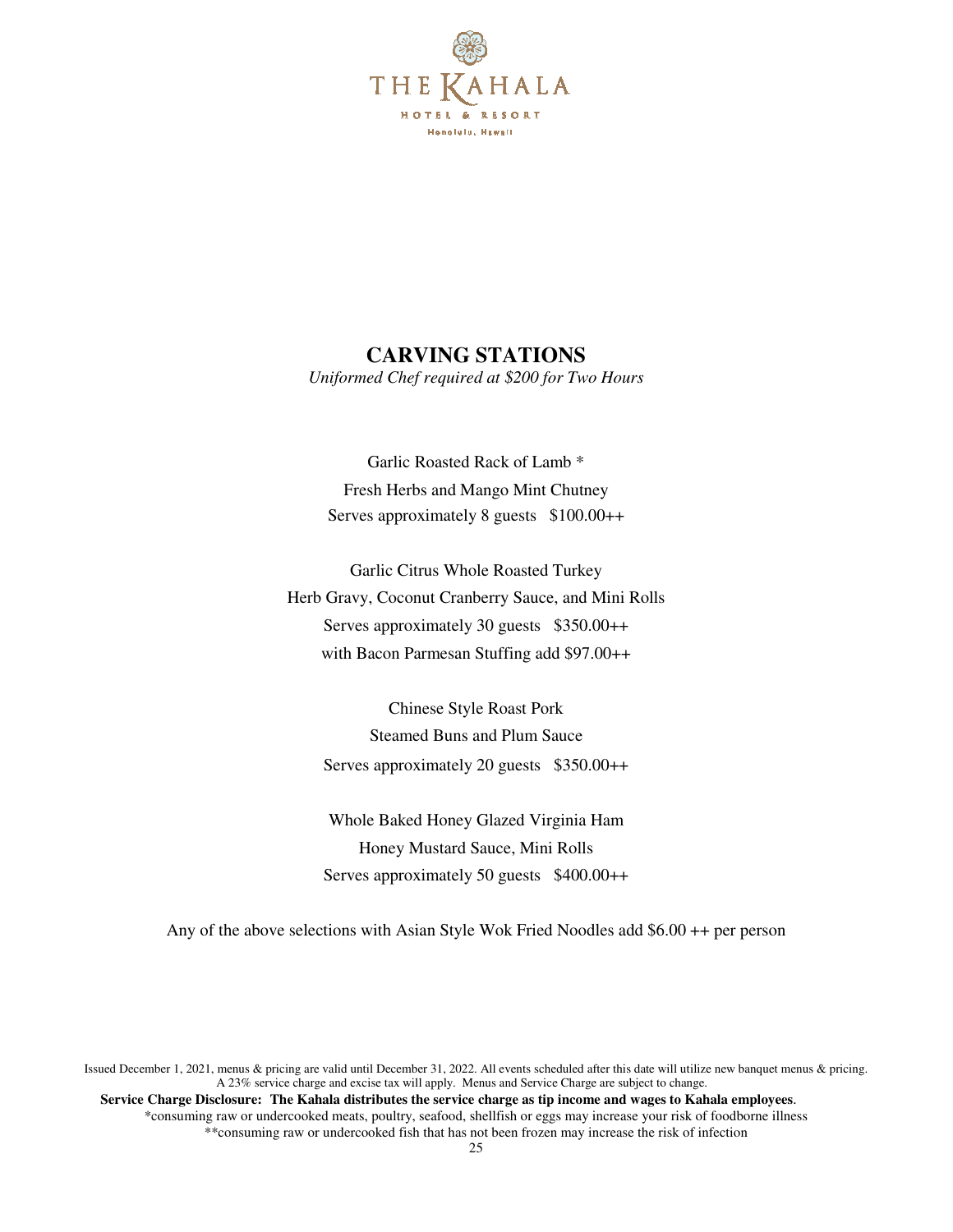

# **CARVING STATIONS**

*Uniformed Chef required at \$200 for Two Hours* 

Roasted Striploin of Beef \* Sauce Béarnaise, Black Pepper Sauce, and Mini Rolls Serves approximately 40 guests \$645.00++

Prime Rib of Beef \* Assorted Mustards, Horseradish Cream, and Mini Rolls Serves approximately 30 guests \$1,200++

Guava Wood Smoked Prime Rib of Beef \* Soy Ginger Aioli, Caramelized Sweet Onion and Mini Rolls Serves approximately 30 guests \$1,200.00++

Whole Beef Tenderloin \* Sauce Bearnaise, Green Peppercorn Sauce, Mini Rolls Serves approximately 16 guests \$650.00++

Whole Chinese Roasted Pig Steamed Buns, Plum Sauce, and Chili & Onions Serves approximately 80 guests \$2,200.00++

Issued December 1, 2021, menus & pricing are valid until December 31, 2022. All events scheduled after this date will utilize new banquet menus & pricing. A 23% service charge and excise tax will apply. Menus and Service Charge are subject to change.  **Service Charge Disclosure: The Kahala distributes the service charge as tip income and wages to Kahala employees**.

\*consuming raw or undercooked meats, poultry, seafood, shellfish or eggs may increase your risk of foodborne illness \*\*consuming raw or undercooked fish that has not been frozen may increase the risk of infection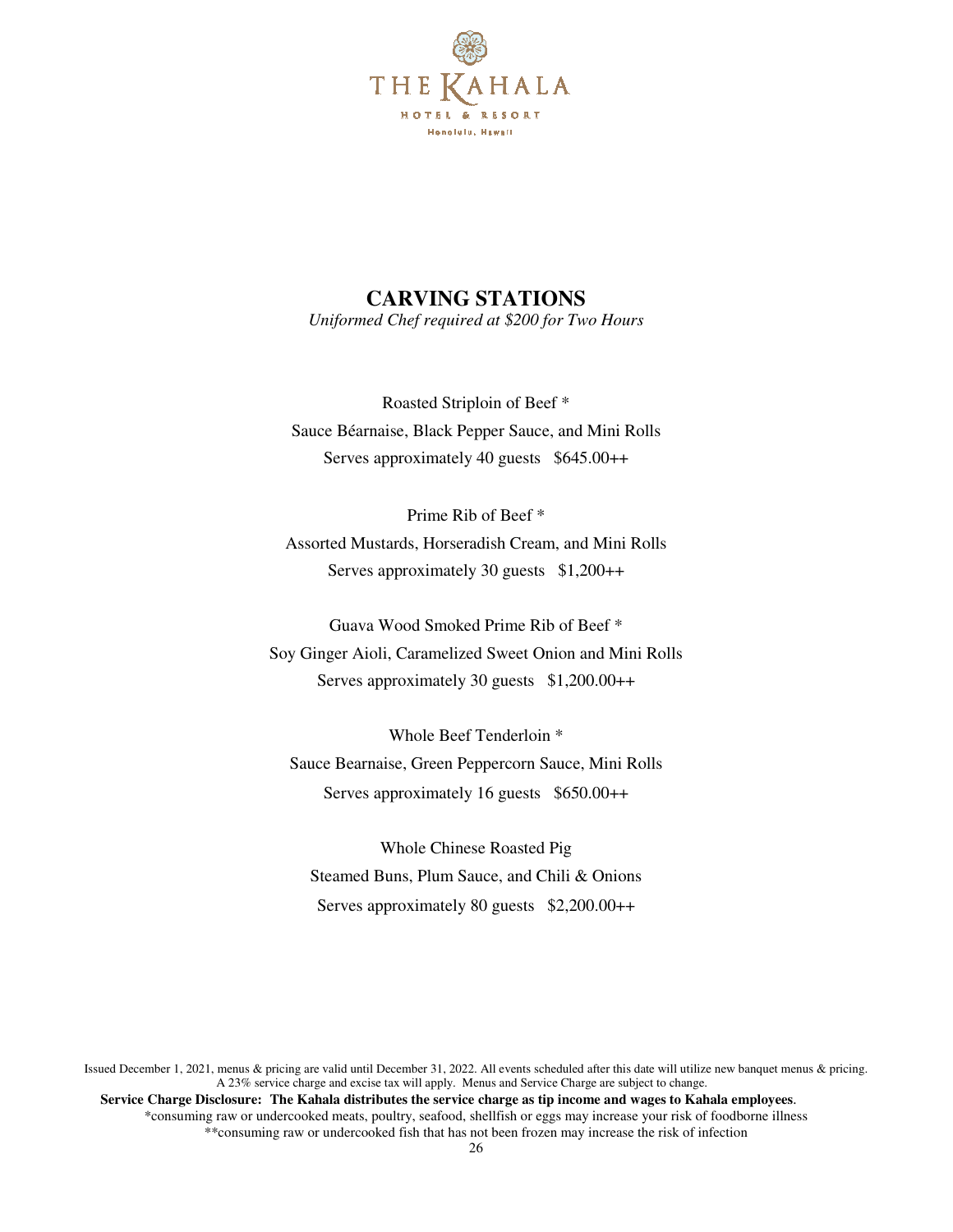

*Uniformed Chef required at \$200 for Two Hours Minimum of 45 guests* 

#### **Create Your Own Salad Bar**

Romaine Hearts and Mixed Greens with Fresh Mozzarella and Ho Farm Tomatoes Diced Avocado, Cucumber, Maui Onions, Carrots, Sprouts, Grated Aged Parmesan Cheese & Garlic Croutons, Roasted Pumpkin, Roasted Beets, Diced Tofu, Walnuts, Pumpkin Seeds, Roasted Corn, Diced Ham, Bacon Bits Shallot Vinaigrette, Ranch Dressing, and Champagne Vinaigrette

\$27.00++ per person

### **French Fry Station**

French Fries with Ketchup Garlic French Fries Truffle Parmesan Cheese Fries  $$17.00 ++$  per person

### **Pre-Made Salads**

#### **Roasted Beet & Vegetable Salad**

Roasted Beets, Roasted Cauliflower, Roasted Root Vegetable Salad, Candied Walnuts & Wasabi Agve Vinaigrette  $$12.00++$  per person

#### **Green Papaya Salad**

Shredded Papaya, Boiled Shrimp, Mint, Cilantro, Roasted Peanuts Thai Salad Dressing  $$9.00++$  per person

### **Fingerling Potato Salad**

with Green Beans, Shredded Red Onions, Toasted Almonds \$8.00++ per person

**Beach House Salad** 

Avocado, Sprouted Quinoa, Ho Farm Tomatoes, Roasted Kabocha, Grilled Kahuku Corn, Roasted Beets, Radish Garnish, Ho Farm Tomato Vinaigrette  $$10.00++$  per person

Issued December 1, 2021, menus & pricing are valid until December 31, 2022. All events scheduled after this date will utilize new banquet menus & pricing. A 23% service charge and excise tax will apply. Menus and Service Charge are subject to change.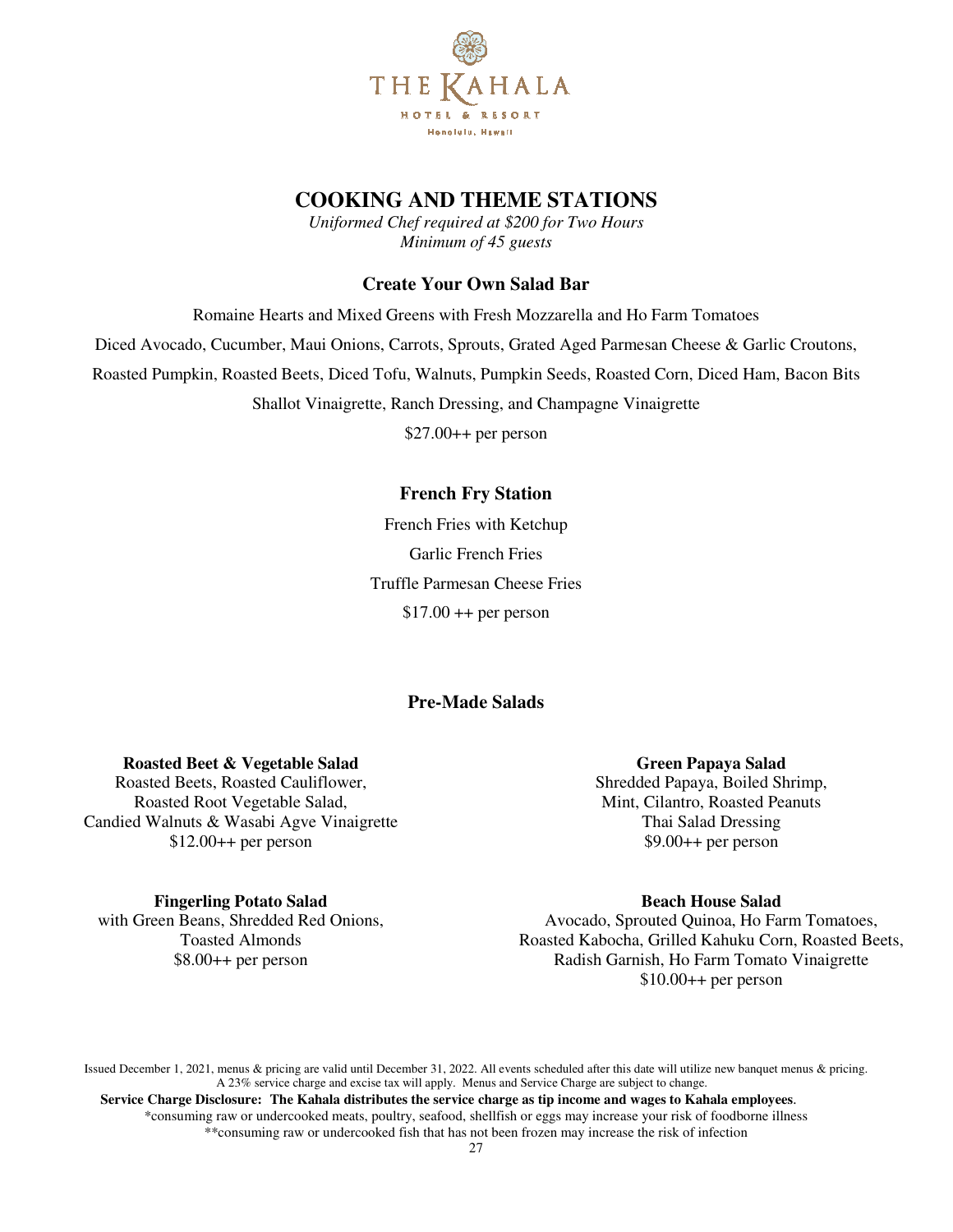

*Uniformed Chef required at \$200 for Two Hours Minimum of 45 guests* 

#### **Poke Bowl Station "Kahala Style" \*\***

Ahi Poke with Crab Meat, Avocado, Spicy Mayo, Cucumber and Furikake Wasabi Ponzu Salmon Poke with Kaiware Sprouts, Maui Onion and Wakame Kimchi Tako Poke with Cucumber, Green Onion and Daikon Vegetarian Poke with Assorted Mushroom, Tofu and Edamame Steamed White Rice \$37.00++ per person

#### **Fried Rice Station**

#### **Hoku's Signature Station with Chef**

Braised Pork Belly, Lap Cheong Fried Rice Dried Scallop, Egg White Fried Rice Pineapple-Coconut Fried Rice with Fresh Red Chili  $$26.00++$  per person

*Outdoor Functions Only*  Ahi Musubi, Crab Namasu & Asian Remoulade \$20.00++ per person

#### **B.B.Q. Station with Chef**

*Outdoor Functions Only*  Choice of two proteins: Grilled Catch, Pulehu Beef \*, BBQ Rubbed Island Chicken, Or Guava BBQ Sauce Baby Back Ribs\* Grilled Seasonal Vegetables  $$42.00++$  per person

Issued December 1, 2021, menus & pricing are valid until December 31, 2022. All events scheduled after this date will utilize new banquet menus & pricing. A 23% service charge and excise tax will apply. Menus and Service Charge are subject to change.  **Service Charge Disclosure: The Kahala distributes the service charge as tip income and wages to Kahala employees**.

\*consuming raw or undercooked meats, poultry, seafood, shellfish or eggs may increase your risk of foodborne illness \*\*consuming raw or undercooked fish that has not been frozen may increase the risk of infection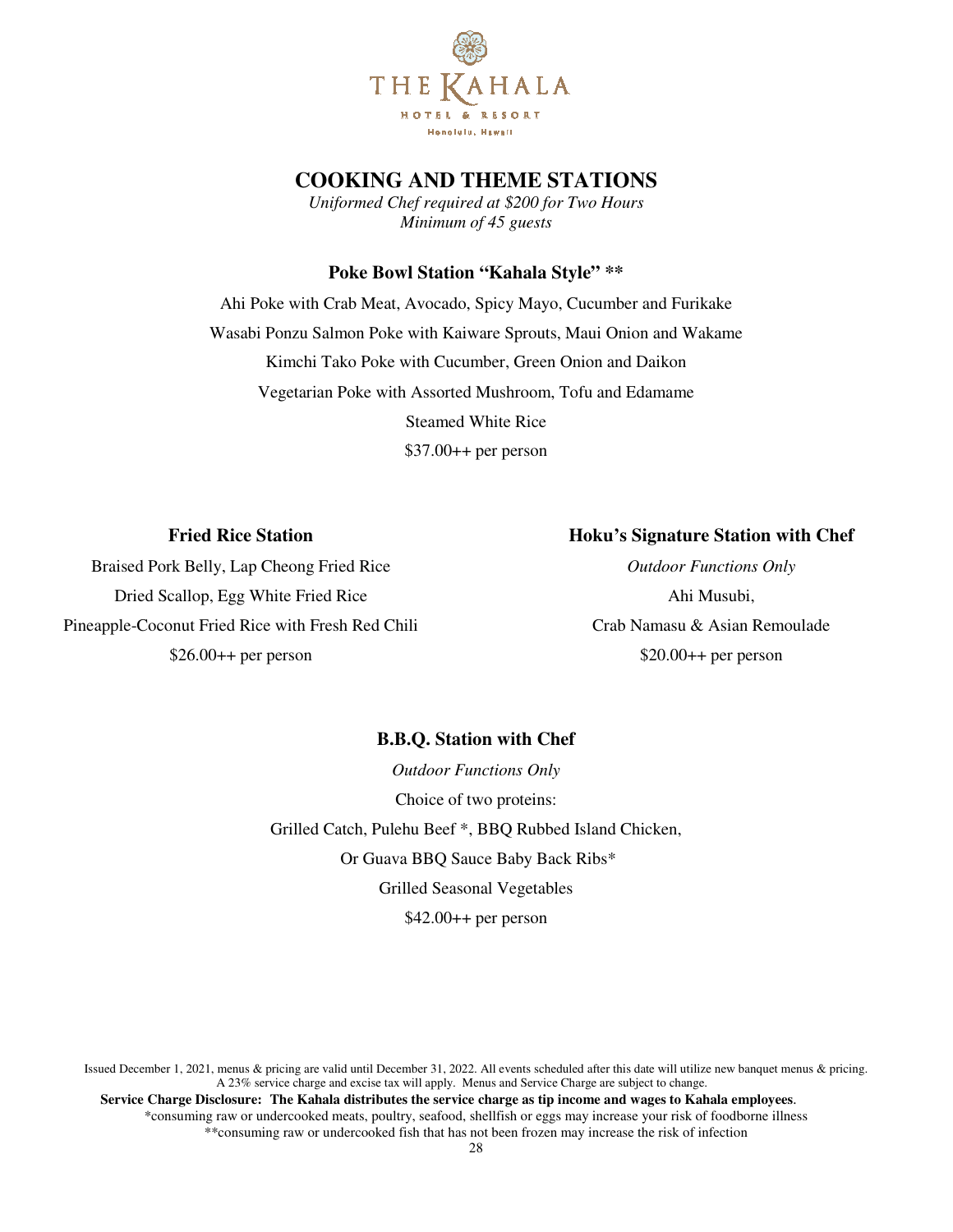

#### **Kahala Street Taco Station**

*Minimum of 45 guests* 

Choice of three: Tender Braised Marinated Sirloin of Beef, Kalua Style Pulled Pork, Maui Lager Beer Battered Mahi Mahi, Assorted Sautéed Mushrooms with Maui Onions & Zucchini Grilled Chicken Breast Marinated with Smokey BBQ Dry Rub

> *with*  Warm Corn and Flour Tortillas

> > Condiments: Pico De Gallo Cilantro Pickled Red Onions Guacamole Cojith Cheese Cilantro Cremma Lime Wedges

\$30.00++ per person

Issued December 1, 2021, menus & pricing are valid until December 31, 2022. All events scheduled after this date will utilize new banquet menus & pricing. A 23% service charge and excise tax will apply. Menus and Service Charge are subject to change.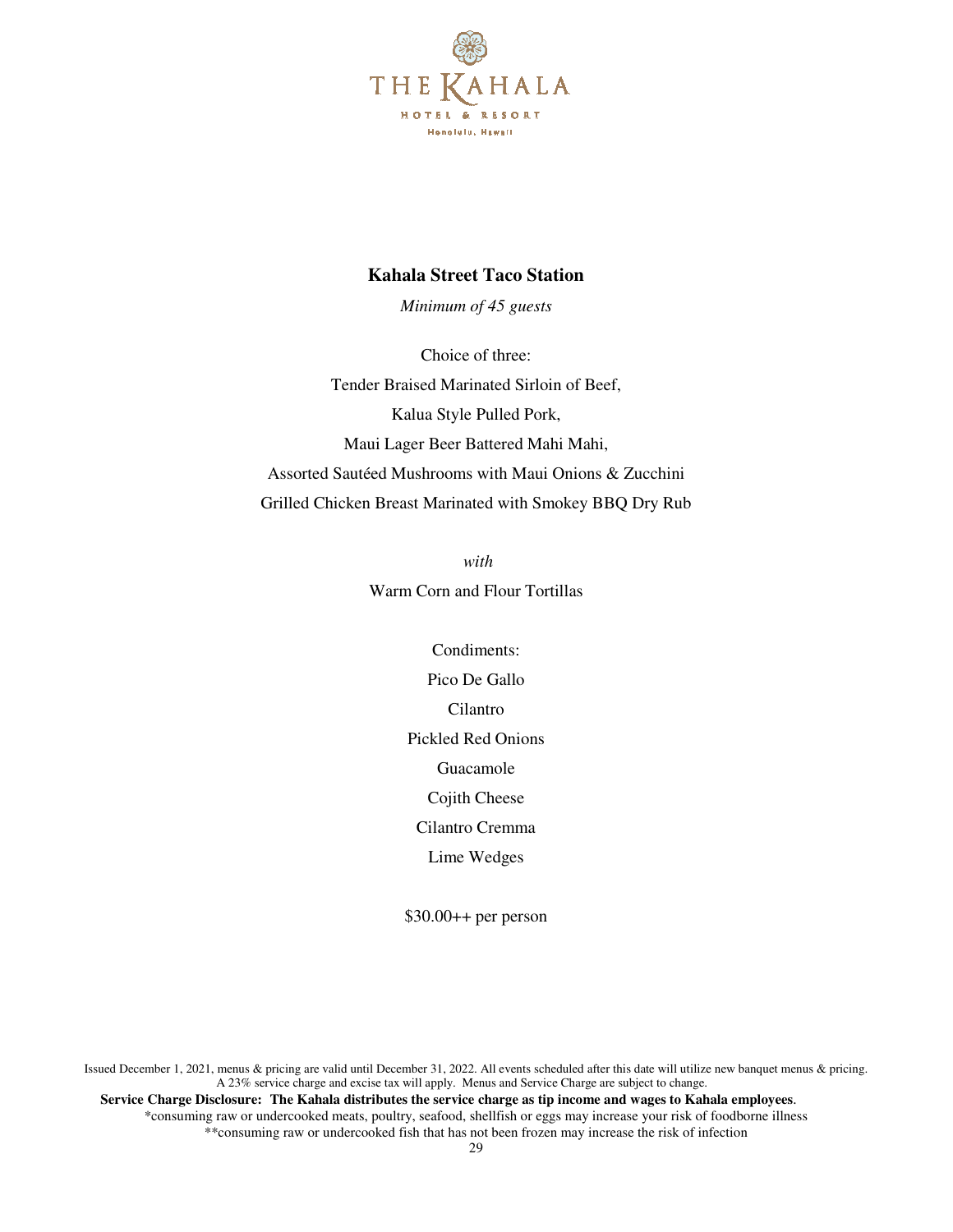

*Uniformed Chef required at \$200 for Two Hours Minimum of 45 guests* 

### **Tempura Station with Chef (outdoor events only)**

Shrimp Sweet Potato, Asparagus, Onion, Kabocha Pumpkin, Carrots Tempura Dipping Sauce \$38.00++ per person

#### **Sushi Bar with Chef \*\***

(6 pieces per person) Maguro, Tuna Ebi, Shrimp Tako, Octopus Shake, Salmon Hamachi, Yellowtail Ikura, Salmon Roe Masago, Smelt Roe Spicy Tuna Roll California Roll (Crab, Avocado, Cucumber)  $$44.00++$  per person

#### **Noodle Station with Chef**

Noodles: Udon, Spinach Soba, Rice Noodle Soup Base: Tamari Soy Base Broth, Vegan Curry Scented Broth Vegetables: Baby Bok Choy, Fresh Shiitake Mushrooms, Enoki Mushrooms, Mustard Greens, Snow Peas, Won Bok, Bean Sprouts Condiments: Gobo, Menma, Fish Cake, Fried Tofu, Charred Spring Onions, Chinese Parsley, Basil, Lime

 $$28.00++$  per person

Issued December 1, 2021, menus & pricing are valid until December 31, 2022. All events scheduled after this date will utilize new banquet menus & pricing. A 23% service charge and excise tax will apply. Menus and Service Charge are subject to change.